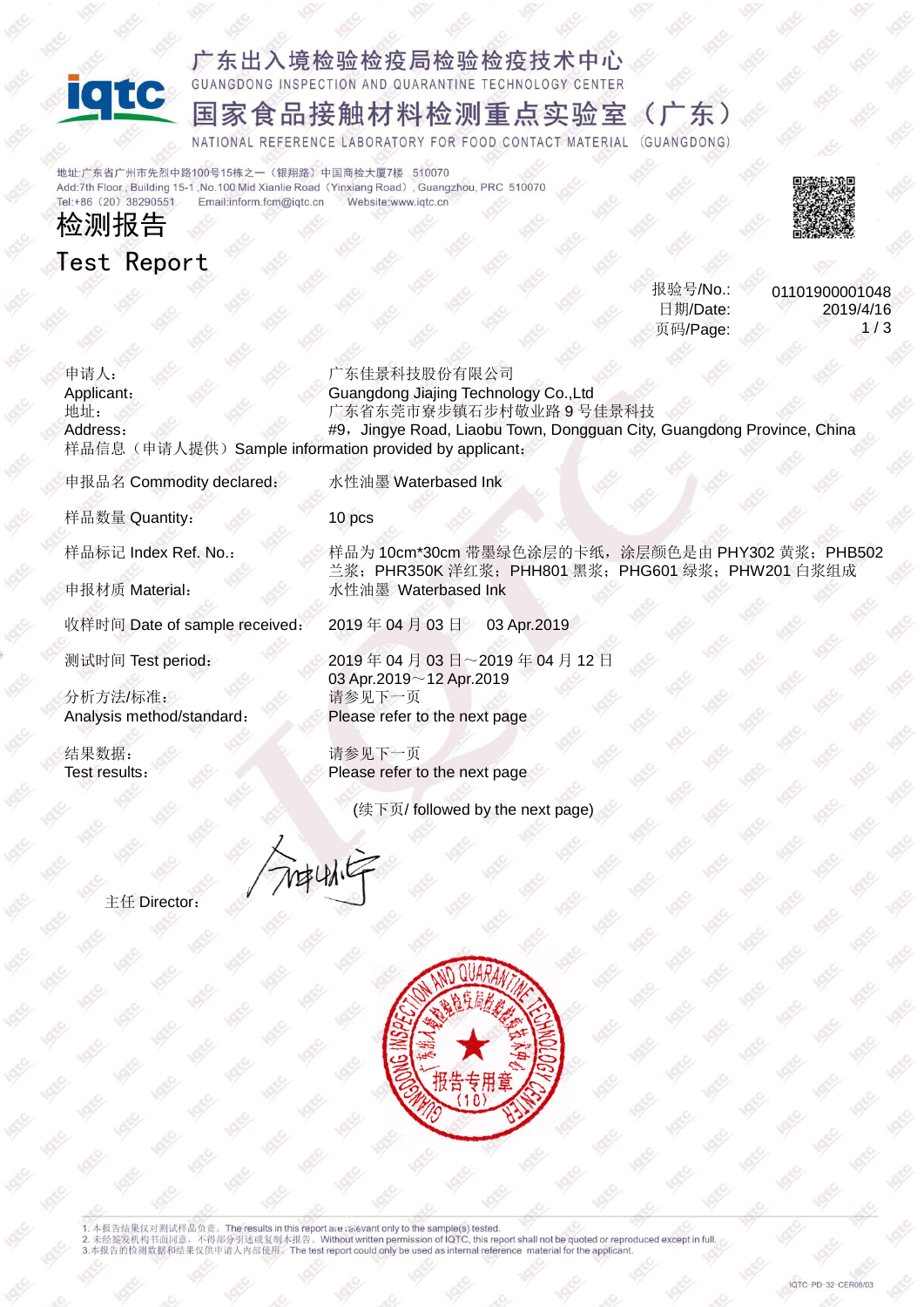

广东出入境检验检疫局检验检疫技术中心 NGDONG INSPECTION AND QUARANTINE TECHNOLOGY CENTER

国家食品接触材料检测重点实验室  $\overline{C}$ 

NATIONAL REFERENCE LABORATORY FOR FOOD CONTACT MATERIAL  $\overline{G}$ 

**经总管理**/No.:

地址:广东省广州市先烈中路100号15栋之一(银翔路)中国商检大厦7楼 510070 Add:7th Floor, Building 15-1, No.100 Mid Xianlie Road (Yinxiang Road), Guangzhou, PRC 510070 Tel:+86 (20) 38290551 Email:inform.fcm@iqtc.cn Website:www.igtc.cn

检测报告 Test Report



1)样品信息/Sample information:

| 伸报品名 Commodity declared | IQTC 样品描述 IQTC sample description               |  |  |
|-------------------------|-------------------------------------------------|--|--|
| 水性油墨 Waterbased Ink     | 带有墨绿色的涂层的纸板 Cardboard with a dark green coating |  |  |

日期/Date: 页码/Page: 01101900001048

2019/4/16 2 / 3

#### 2)测试结果/Test result:

| 申报品名<br>Commodity<br>Declared | 法规依据<br>Regulation    | 测试项目<br>Test item                                                                                      | 测试方法<br><b>Test method</b> | 限量<br>Limit | 测试结果<br>Result | 单位<br>Unit           |
|-------------------------------|-----------------------|--------------------------------------------------------------------------------------------------------|----------------------------|-------------|----------------|----------------------|
| 水性油墨<br>Waterbased<br>Ink     |                       | 氯仿可溶提取物#<br>(水,120°F,24h)<br>Chloroform- soluble extract <sup>#</sup><br>(Distilled water, 120°F, 24h) | CFR 175.300                | $≤0.5$      | 0.231          | mg/inch <sup>2</sup> |
|                               | FDA 21 CFR<br>175.300 | 氯仿可溶提取物#<br>(正庚烷, 70°F, 30min)<br>Chloroform- soluble extract <sup>#</sup><br>(Heptane, 70°F, 30min)   | CFR 175.300                | $≤0.5$      | $< 0.100*$     | mg/inch <sup>2</sup> |
|                               |                       | 氯仿可溶提取物#<br>(8%乙醇, 120°F, 24h)<br>Chloroform-soluble extract <sup>#</sup><br>(8% ethanol, 120°F, 24h)  | CFR 175.300                | $≤0.5$      | 0.140          | mg/inch <sup>2</sup> |

\*定量限(限值为不得检出时为检出限)Limit of quantitation(Limit of detection when the limit is ND)<br>\*表示测试项目和条件由申请人指定 Test item and test condition are specified by applicant

\*<br>送检样品不在标准适用范围内,根据申请人要求测试,限值供参考。The test was performed as specified by the applicant. The submitted sample is out of the scope of the standard. Limit is for reference only.

1. 本报告结果仅对测试样品负责。The results in this report are relevant only to the sample(s) tested.<br>2. 未经签发机构书面同意,不得部分引述或复制本报告。Without written permission of IQTC, this report shall not be quoted or reproduced except in full.<br>3.本报告的检测数